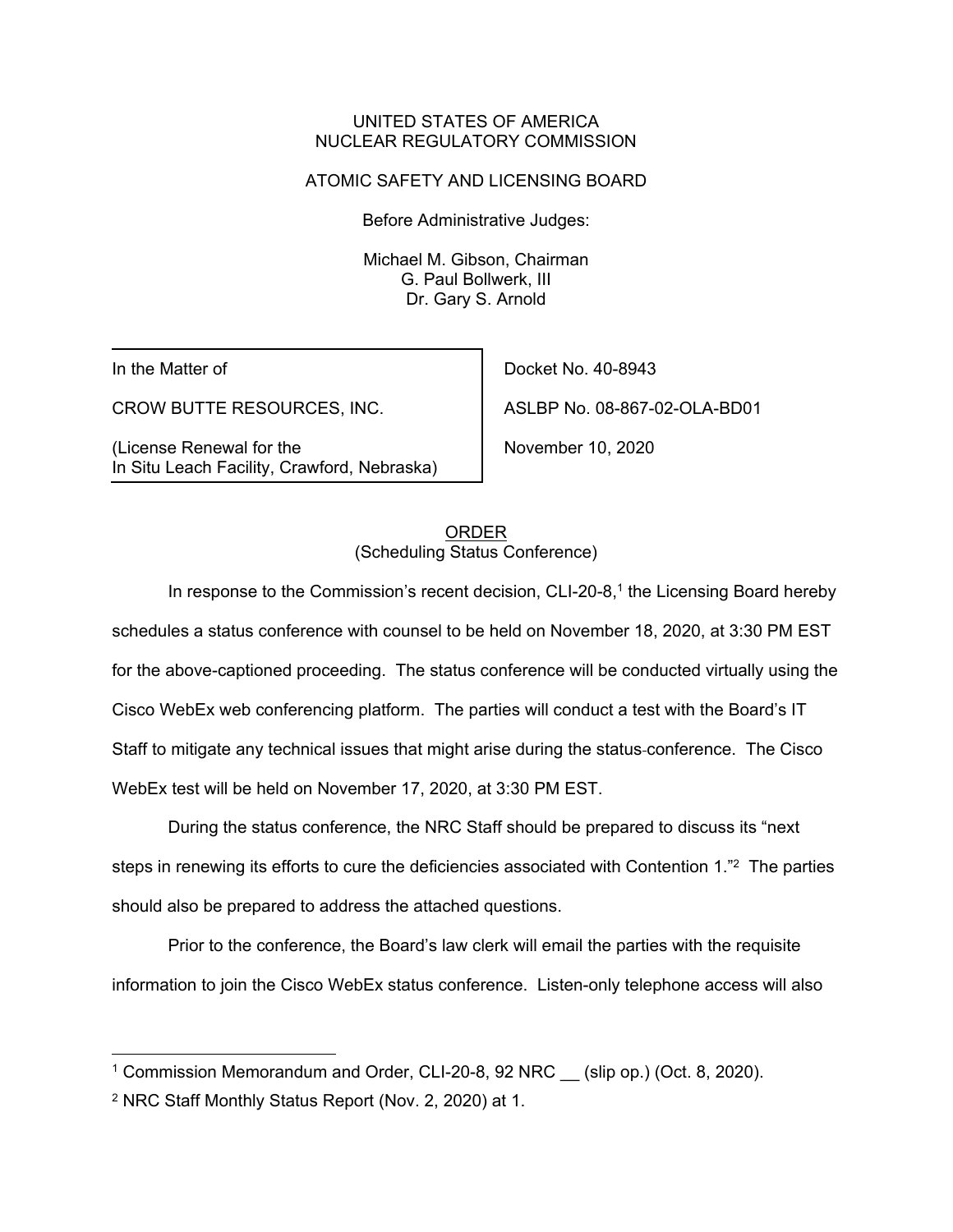be made available for members of the public and the press. Interested persons may contact the Board's law clerk, Ian Curry, at Ian.Curry@nrc.gov, for the necessary access information. Promptly following the status conference, a transcript will be made publicly available on ADAMS.

It is so ORDERED.

# FOR THE ATOMIC SAFETY AND LICENSING BOARD

 $\overline{M}$ */RA/*

Michael M. Gibson, Chairman ADMINISTRATIVE JUDGE

Rockville, Maryland November 10, 2020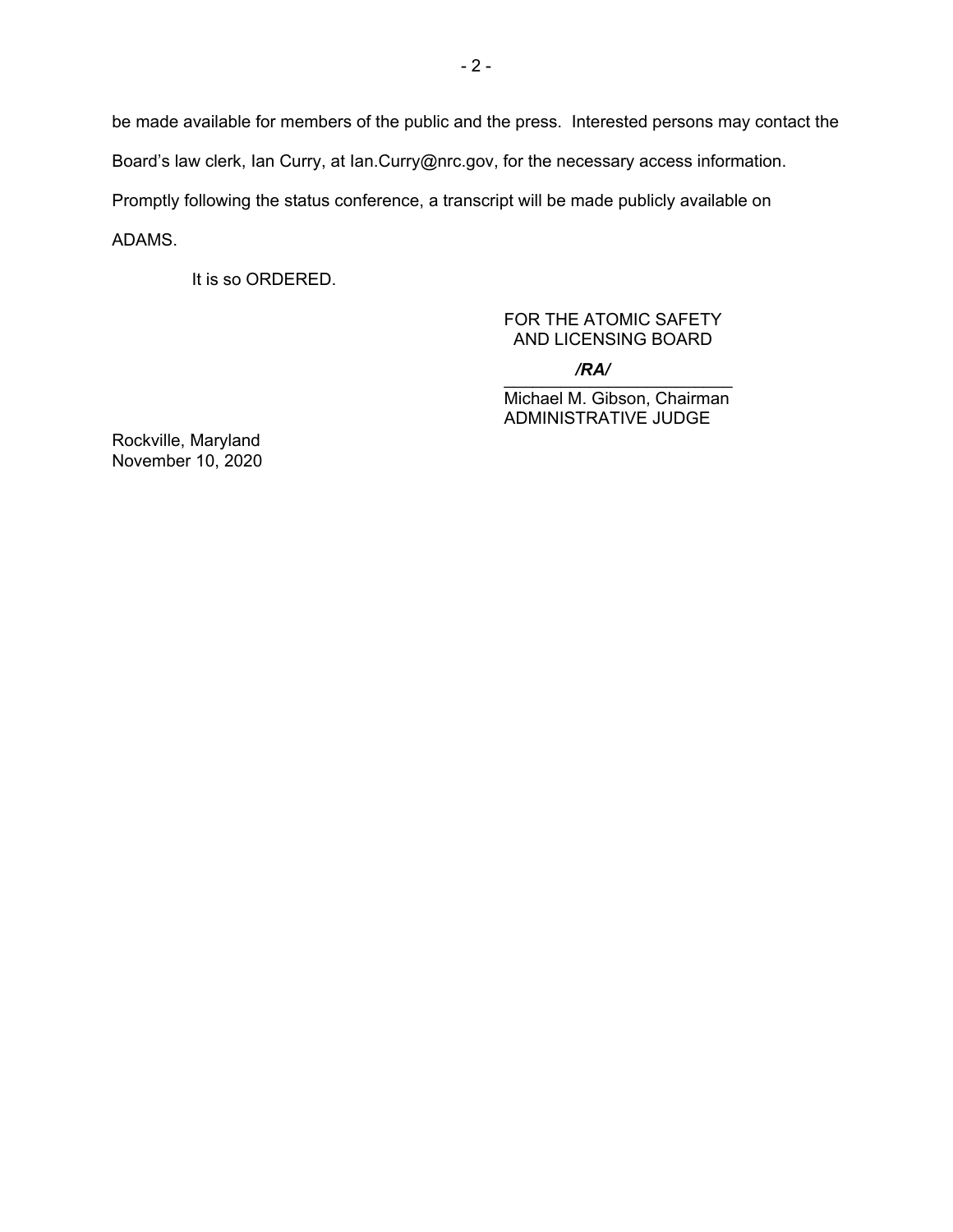#### ATTACHMENT 1

#### Questions for the Parties at Crow Butte License Renewal Proceeding November 18, 2020 Status Conference

- I. For Crow Butte Resources, Inc. (CBR)
	- A. Given the current circumstances with the price of uranium, the possibility of legislation establishing a domestic uranium reserve, and the recently modified Russian Suspension Agreement, what is the status of operation/decommissioning at the Crow Butte facility and, as applicable, the licensing/operation of the Marsland, North Trend, and Three Crow expansion facilities?
	- B. Does CBR intend to apply for a license renewal for the Crow Butte facility prior to the November 2024 expiration of its current 10 C.F.R. Part 40 license (ADAMS Accession No. ML15239A938)? If so, how would the scope of activities authorized under the proposed renewed license be different, if at all, from what is permitted under its current license?
- II. For NRC Staff
	- A. Before the NRC Staff decided in January 2017 to await a Commission decision on the then-pending party appeals from LBP-16-7 prior to moving forward with additional cultural resource information-gathering activities, its 2016 monthly status reports indicated it had (1) prepared a statement of work for, and awarded a contract to support, the Staff's cultural resources identification effort (noted in August 1 and October 3, 2016 reports); (2) met with the Tribal Historic Preservation Officer and other representatives of the Oglala Sioux Tribe (OST) in Pine Ridge, South Dakota, and discussed the potential for a targeted cultural resources survey at the license area (noted in September 2, 2016 report); and (3) determined that the costs of the Staff's work on curative action regarding its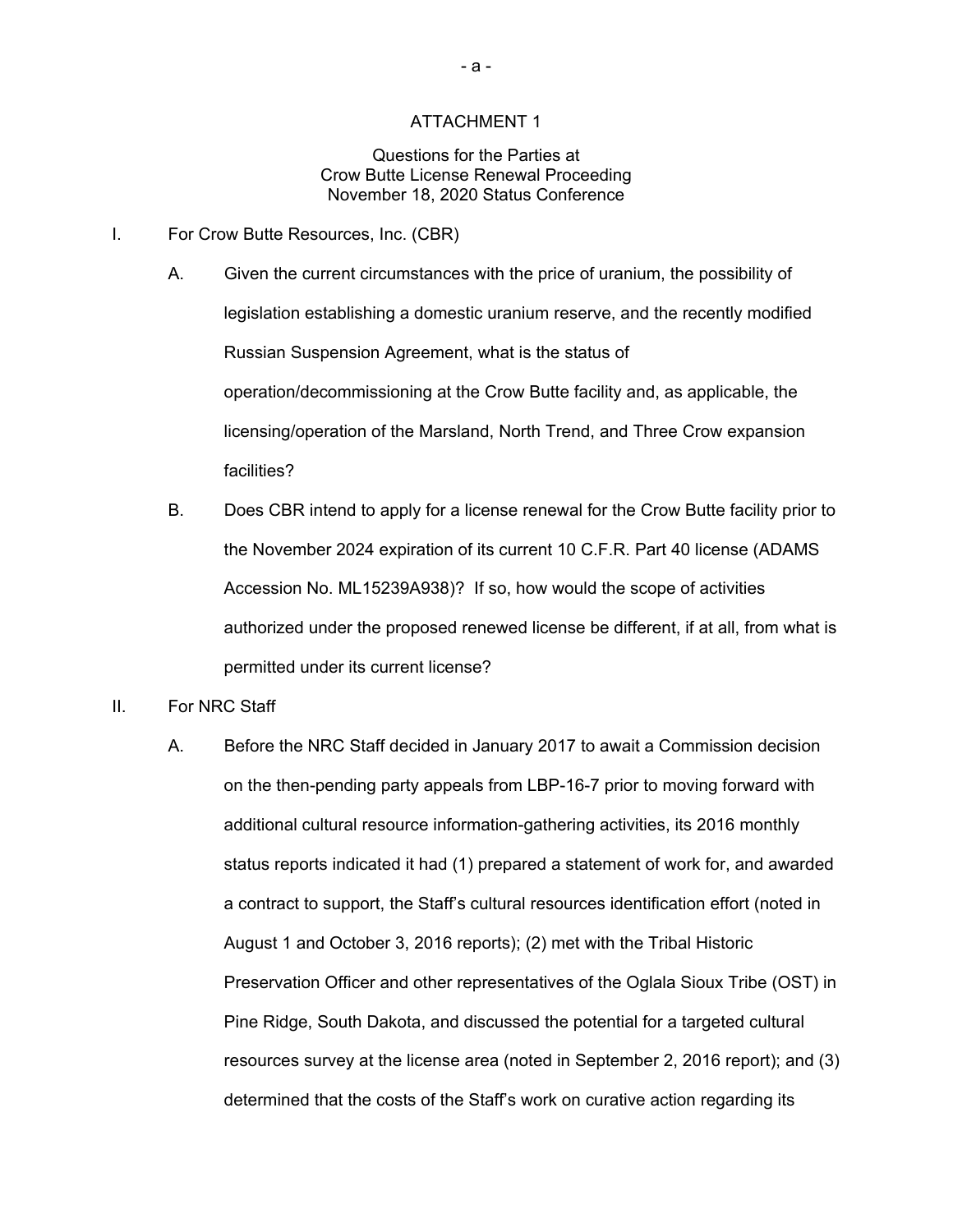environmental assessment (EA) would need to be billed to CBR under 10 C.F.R. Part 170 (November 1, 2016 report). In light of these three developments during 2016:

- 1. What is the current status of the Staff's cultural resources identification support contract?
- 2. Has anything changed in the intervening four years regarding the agency's determination about billing CBR for the costs of the Staff's work on any curative actions regarding the EA?
- 3. How does the Staff contemplate that its approach for gathering cultural resources information to supplement the Crow Butte license renewal EA will compare to the Staff's February 2019 proposed draft cultural resources site survey methodology for gathering additional cultural resources information at the Dewey- Burdock site (ADAMS Accession No. ML19242C158) relative to:
	- a. The retention of a cultural resources contractor, as well as the possibility of utilizing a cultural resources management (CRM) and/or traditional cultural properties (TCP) firm, to oversee/coordinate/execute the technical aspects of the Staff's effort to create an EA cultural resources supplement?
	- b. The site survey methodology to be employed, including
		- i. The use of OST members and participants from other Native American tribes for any field survey, both in terms of the number of tribes and the individual participants per tribe, including tribal elders/spiritual leaders?
		- ii. The compensation/reimbursement of tribal members participating in any site survey, including the use of tribal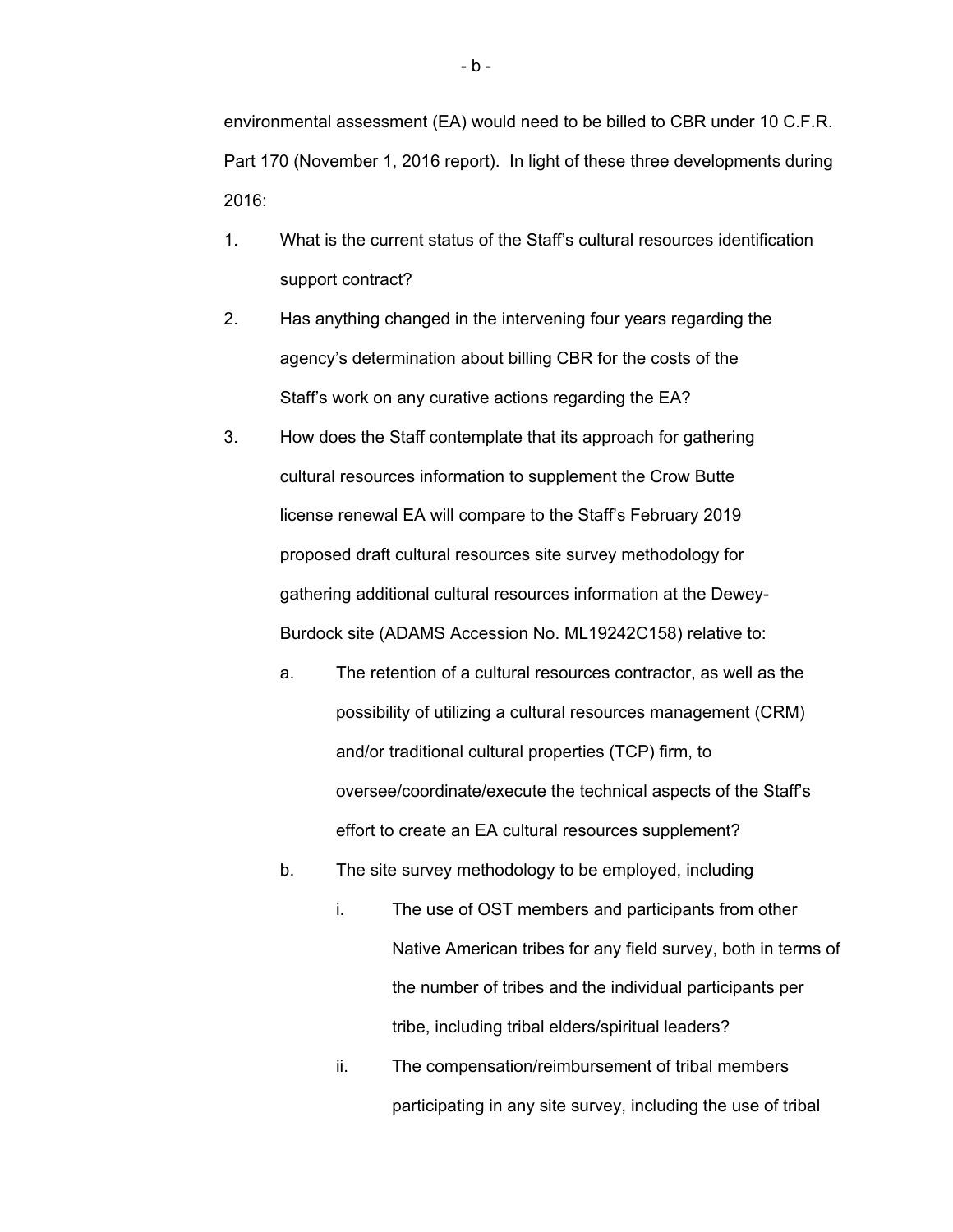honoraria, hourly salaries for participating tribal members, lodging and per diem, and mileage?

- iii. The coverage (in terms of Crow Butte facility areas/acreage), number, length, and timing (e.g., seasonal) of any site survey sessions?
- iv. The use of any associated survey methodologies, including oral history interviews with tribal elders/spiritual leaders and geo-spatial mapping of cultural and natural resources?
- v. Protocols to protect sensitive cultural resources information?
- vi. Preparation of any survey reports and circulation of such reports for comment?
- B. What protocols does the Staff contemplate in its preparation and circulation for comment of a draft and final EA cultural resources supplement?
- C. What impact will the covid-19 pandemic have on the Staff's ability to gather additional information for, and prepare a cultural resources supplement regarding, the Crow Butte license renewal EA?
- D. Has the Staff considered the possibility of consulting with the Advisory Council on Historic Preservation about possible approaches for obtaining the TCP information needed to prepare the EA cultural resources supplement for the Crow Butte facility?
- III. For CBR
	- A. What is Crow Butte's position regarding the efficacy of the Staff's approach to any cultural resources survey and EA supplement preparation and issuance, as described in its response to items II.A through II.C above?

 $-$  C  $-$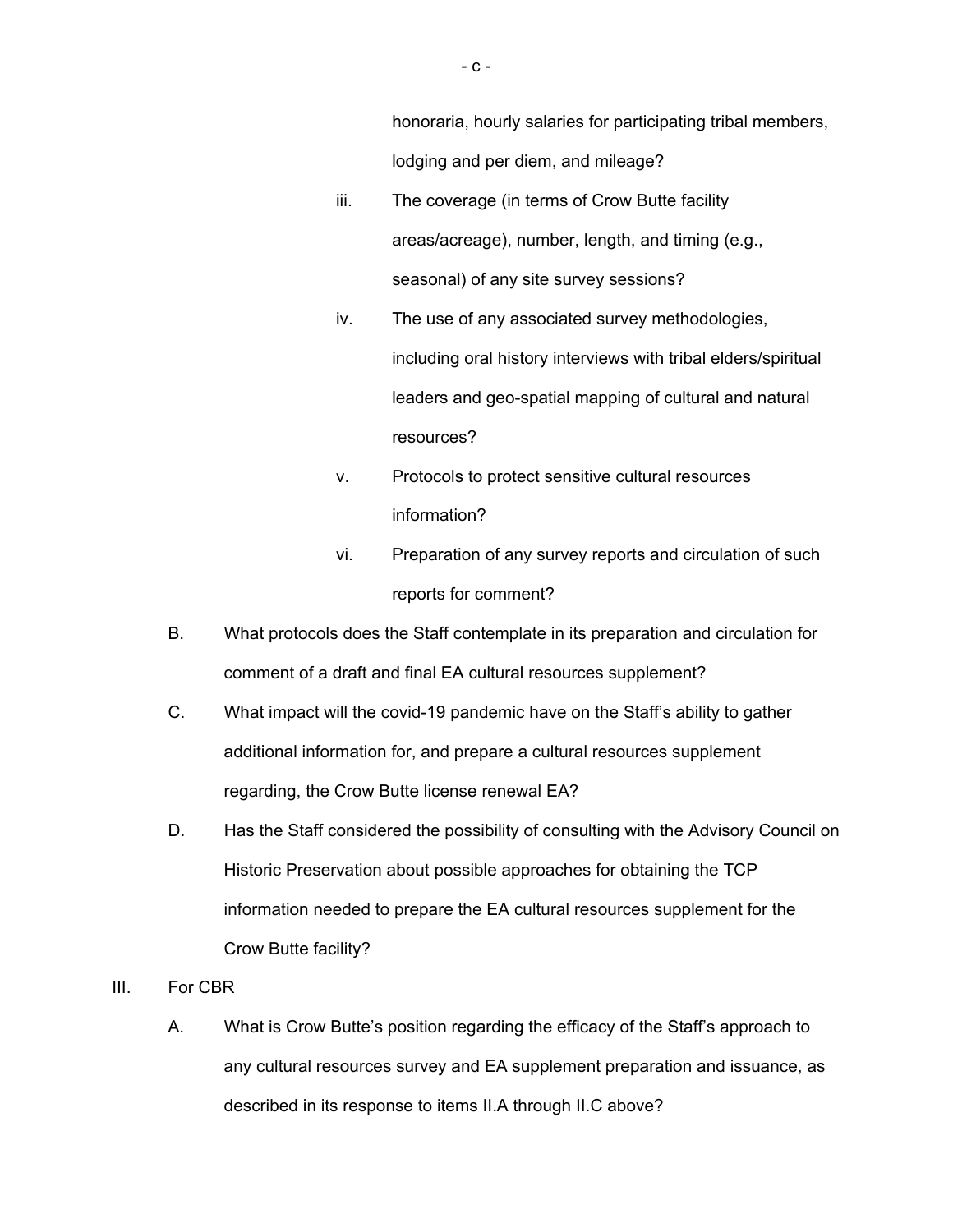- B. What is Crow Butte's position regarding the potential costs associated with the Staff's approach, including the retention of Staff technical assistance and the methodology employed for, and the cost of reimbursing tribes and/or tribal members involved in, conducting any cultural resources survey of the Crow Butte facility?
- IV. For OST and Consolidated Intervenors
	- A. What is the Intervenors' position regarding the efficacy of the Staff's approach to any cultural resources survey and EA supplement preparation and issuance, as described in its response to items II.A through II.C above?
	- B. What is the willingness of OST and the Consolidated Intervenors to re-engage with the NRC Staff to assist in the conduct of any cultural resources survey process at the Crow Butte facility?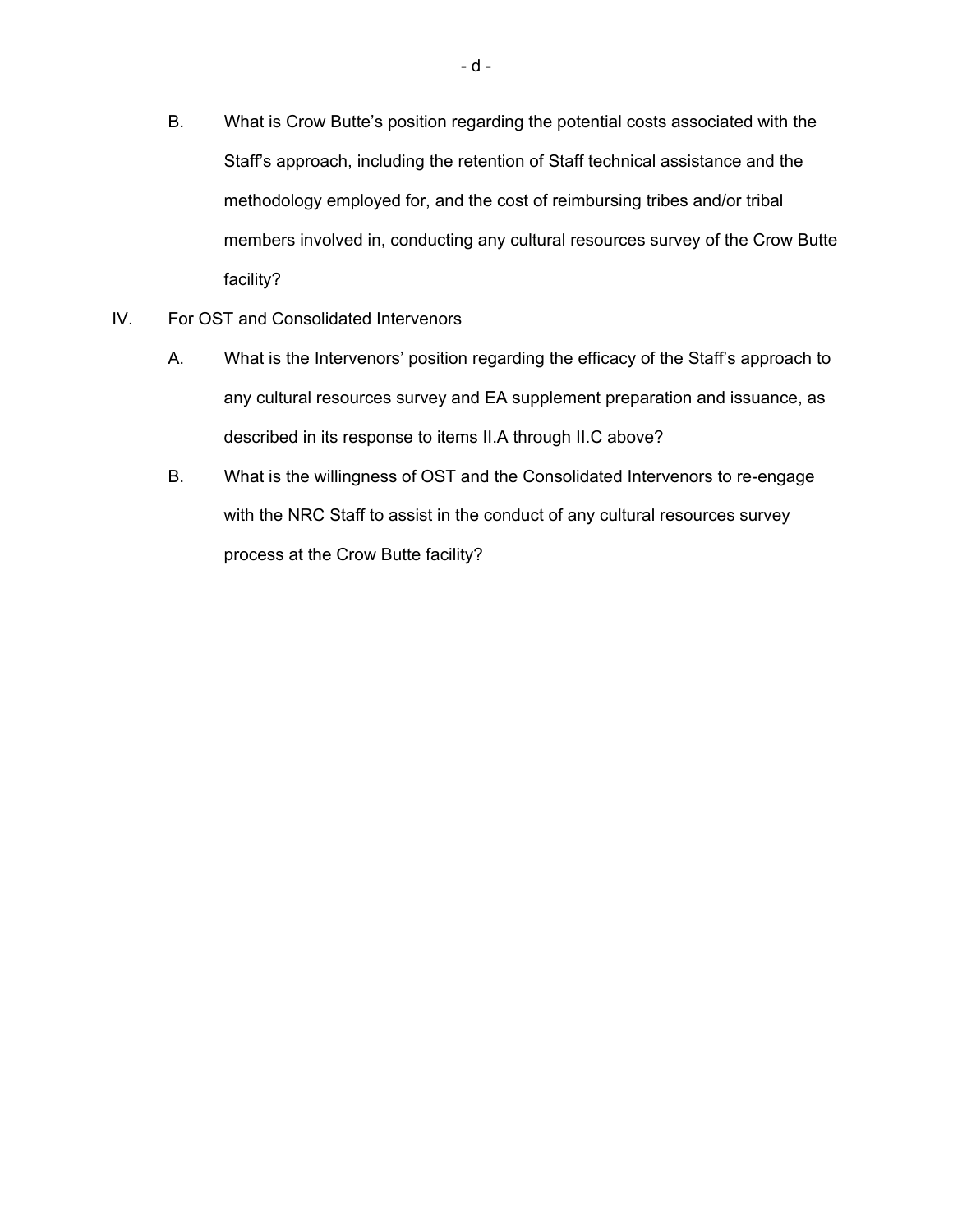### UNITED STATES OF AMERICA NUCLEAR REGULATORY COMMISSION

| In the Matter of                                               |                        |
|----------------------------------------------------------------|------------------------|
| CROW BUTTE RESOURCES, INC.                                     | Docket No. 40-8943-OLA |
| In-Situ Leach Uranium Recovery Facility,<br>Crawford, Nebraska |                        |
| (License Renewal)                                              |                        |

# CERTIFICATE OF SERVICE

I hereby certify that copies of the foregoing **ORDER (Scheduling Status Conference)** have been served upon the following persons by Electronic Information Exchange, and by electronic mail as indicated by an asterisk.

Office of Commission Appellate Adjudication U.S. Nuclear Regulatory Commission Mail Stop O-16B33 Washington, DC 20555-0001 E-mail: [ocaamail.resource@nrc.gov](mailto:ocaamail.resource@nrc.gov)

Atomic Safety and Licensing Board Panel U.S. Nuclear Regulatory Commission. Mail Stop T-3F23 Washington, DC 20555-0001

Michael M. Gibson, Chairman Administrative Judge E-mail: [michael.gibson@nrc.gov](mailto:michael.gibson@nrc.gov)

Gary S. Arnold Administrative Judge E-mail: [gary.arnold@nrc.gov](mailto:gary.arnold@nrc.gov)

G. Paul Bollwerk, III Administrative Judge E-mail: [Paul.Bollwerk@nrc.gov](mailto:Paul.Bollwerk@nrc.gov)

Molly Mattison, Law Clerk [Molly.Mattison@nrc.gov](mailto:Molly.Mattison@nrc.gov)

Ian R. Curry, Law Clerk [Ian.curry@nrc.gov](mailto:Ian.curry@nrc.gov)

Stephanie Fishman, Law Clerk [stephanie.fisher@nrc.gov](mailto:stephanie.fisher@nrc.gov)

U.S. Nuclear Regulatory Commission Office of the Secretary of the Commission Mail Stop O-16B33 Washington, DC 20555-0001 Hearing Docket E-mail: [hearingdocket@nrc.gov](mailto:hearingdocket@nrc.gov)

U.S. Nuclear Regulatory Commission Office of the General Counsel Mail Stop O-15D21 Washington, DC 20555-0001 Lorraine Baer, Esq. Marcia J. Simon, Esq. Susan Vrahoretis, Esq. OGC Mail Center E-mail: [Lorraine.Baer@nrc.gov](mailto:Lorraine.Baer@nrc.gov) [marcia.simon@nrc.gov](mailto:marcia.simon@nrc.gov) [Susan.Vrahoretis@nrc.gov](mailto:Susan.Vrahoretis@nrc.gov) [OGCMailCenter@nrc.gov](mailto:OGCMailCenter@nrc.go)